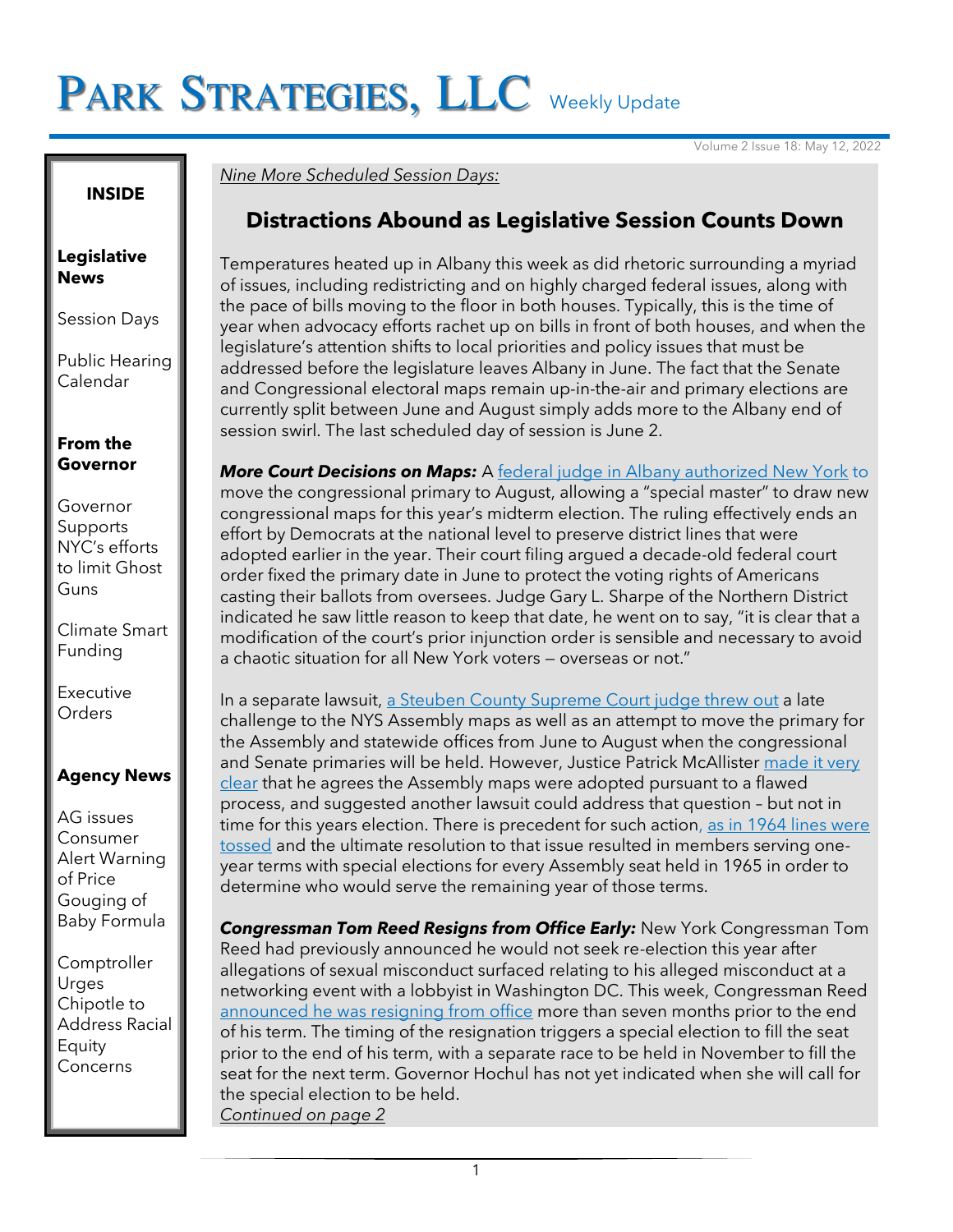# **PSLLC** Weekly Update Volume 2 Issue 18:

*Assemblyman's Car Stolen from LOB Parking Lot:* Assemblyman Andy Goodell (R-Chautauqua) reported his car was [stolen from the Legislative](https://nypost.com/2022/05/11/ny-assemblyman-andrew-goodells-car-stolen-from-capitol-garage/)  [Office Building parking lot.](https://nypost.com/2022/05/11/ny-assemblyman-andrew-goodells-car-stolen-from-capitol-garage/) According to reports, the suspect apparently stole uniforms from the Office of General Services (OGS), which oversees the parking lot. The vehicle was recovered after the suspect was involved in a crash a few blocks from the Capitol on the corner of Madison Avenue and Lark Street. The vehicle was also found with tools that were stolen from the Capitol garage, and the Assemblyman's state ID was recovered near the scene.

*NYS OCM workshops and listening series***:** On Thursday, the NYS Office of Cannabis Management [posted](https://cannabis.ny.gov/cannabis-workshops) additional dates for their learning and listening series related to conditional dispensary licenses, cannabis cultivation, and ensuring equity in the state's cannabis industry.

## *PSLLC Notes:*

Leader of the Park Strategies Cannabis Practice, Joe Rossi, was highlighted this week in the New York Times for his work to help legacy bussinesses become licensed to run cannabis related businesses once the adult-use cannabis industry becomes fully operational. [See the whole story here.](https://www.nytimes.com/2022/05/11/nyregion/marijuana-legalization-nyc.html)

## **Legislative News**

## **Legislative Activity**

The Legislature will be in session four days next week on the 16<sup>th</sup>, 17<sup>th</sup> , 18<sup>th</sup> (the *2022 Legislative Calendar* can be accessed [here\)](https://www.nyassembly.gov/leg/docs/sessioncalendar_2022.pdf). There were 207 bills passed this week. Of particular note was:

 $\sim$  A9284A (Glick) / S8315A (Gianaris) prohibiting insurers from excluding, limiting, restricting, or reducing coverage on a homeowners' insurance policy based on the breed of dog owned passed the Senate this week, after previously passing the Assembly. This bill will eventually be sent to the Governor where she will either sign the bill into law or issue a veto.

## **Public Hearings**

 $\sim$  The Assembly Standing Committee on Children and Families will hold a  $\frac{\text{May}}{\text{day}}$ [19th public hearing](https://nyassembly.gov/leg/?sh=hear) on "the impact of alternative placement options for foster care youth. The public hearing calendar can be accessed [here.](https://www.nyassembly.gov/leg/?sh=hear)

## **From the Governor**

#### **Limiting Ghost Guns**

Governor Hochul released a statement supporting NYC Mayor Adams, NYPD Commissioner Sewell, and the "Everytown for Gun Safety Action Fund" in their efforts to revoke the firearms license of Polymer80 – the largest source of ghost guns used in crimes according to the statement. [Read the full](https://www.governor.ny.gov/news/statement-governor-kathy-hochul-call-revoke-firearms-license-nations-largest-supplier-ghost)  [statement here](https://www.governor.ny.gov/news/statement-governor-kathy-hochul-call-revoke-firearms-license-nations-largest-supplier-ghost).

## **Climate Smart Community Projects**

Governor Hochul has [announced](https://www.governor.ny.gov/news/governor-hochul-announces-record-14-million-new-climate-smart-community-projects) that \$14 million is now available for the Climate Smart Communities Grant. Funding is available for projects that reduce greenhouse gas emissions and adapt to the ongoing impacts of climate change.

## **Executive Orders:**

No new statewide Executive Orders were issued this week, and likewise there were no extensions for existing statewide Executive Orders.